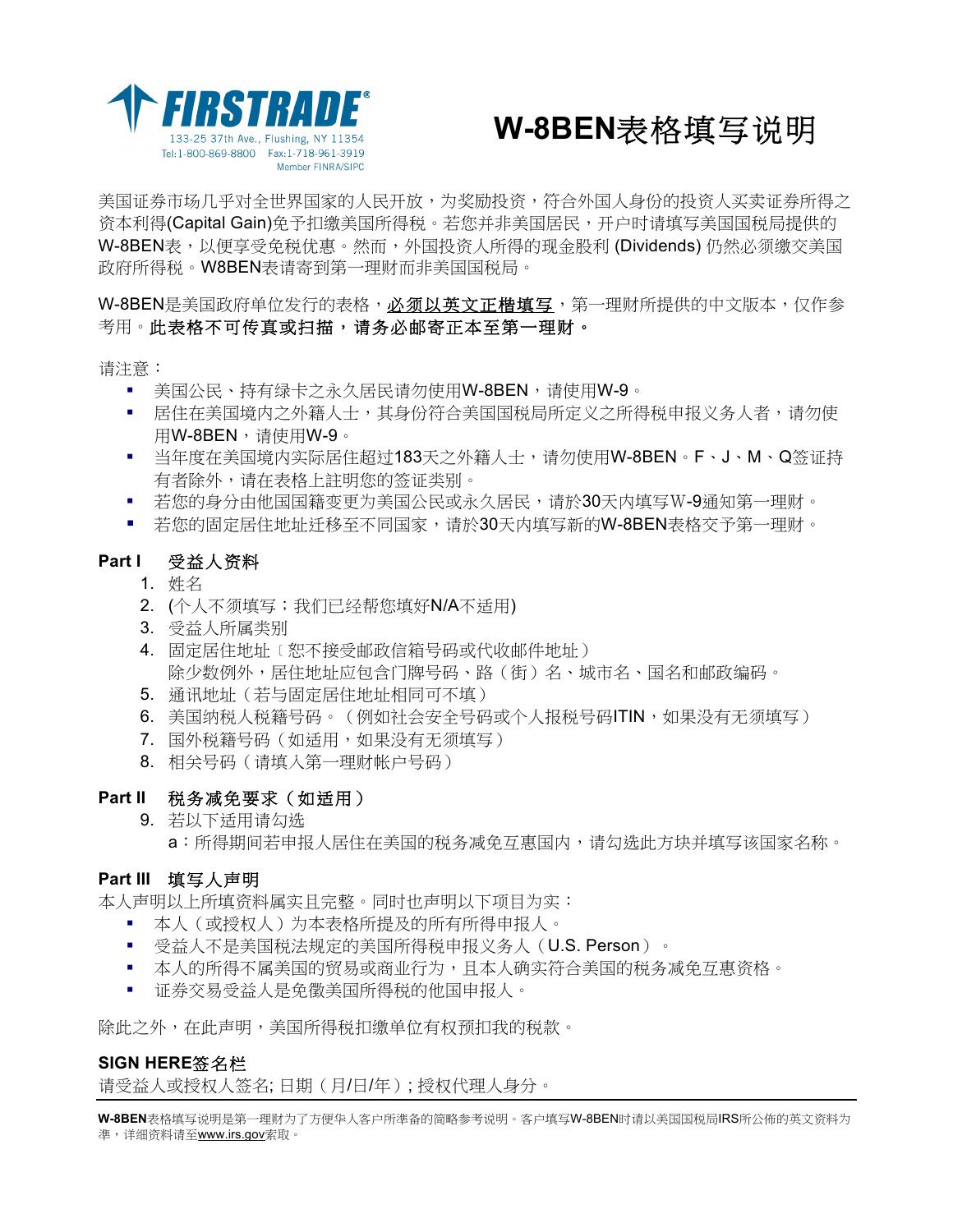

# 简易 **W-8BEN**表

外国身份受益人免扣缴美国所得税声明书

财政部国税局

- Section references are to the Internal Revenue Code.
- For complete instructions or more information on the W-8 forms, please refer to the Internal Revenue Service (IRS) website at www.irs.gov.
- Give this form to the withholding agent or payer. Do not send to the IRS.

| 以下人士请勿使用本表格:                                                                                               | 适用表格为:             |
|------------------------------------------------------------------------------------------------------------|--------------------|
| 美国公民或美国所得税申报义务人,包括居住在美国境内的外籍人土                                                                             | W-9<br>W-8ECI      |
| 当年度在美国境内实际居住超过183天的外籍人士                                                                                    |                    |
| <b>例外:"F", "J", "M"</b> 或 "Q"签证的持有人得以使用本表格。若为此类人士,请註明签证类别: __________<br>注意:请参考美国国税局有关其他例外情形的说明。           |                    |
| Part I<br>受益人身份 (请参阅说明)                                                                                    |                    |
| 1 受益人姓名                                                                                                    | 2 公司或组织成立所在国名      |
| <b>Datong Wang</b><br>3 受益人所属类别                                                                            | (不须填写)             |
|                                                                                                            |                    |
| 口 个人<br>4 固定居住地址(道路名称和住宅号码). 请勿填写邮政信箱号码或代收邮件地址                                                             |                    |
| Rm.2-3, Level 6, Tower E1, 55 East Chang An Ave., Dongcheng District                                       |                    |
| 乡镇城市名、州或省名、邮政编码                                                                                            | 国名(请勿缩写)           |
| <b>Beijing 10001</b>                                                                                       | <b>China</b>       |
| 5 通讯地址(如与上述地址不同时)                                                                                          |                    |
| 乡镇城市名、州或省名、邮递区号                                                                                            | 国名(请勿缩写)           |
|                                                                                                            |                    |
| 6 美国纳税人税籍号码,如适用(请参阅说明)                                                                                     | 7 国外税籍号码,如适用(可不填写) |
| 8 相关指引号码 (请参阅说明)<br>(请填写您的第一理财帐户号码)                                                                        |                    |
|                                                                                                            |                    |
| 所得税减免要求(如适用)<br>Part II                                                                                    |                    |
| 9 本人特此声明(勾选所有适用部份)                                                                                         |                    |
| 受益人是美国和该国所签定之所得税互惠协定中定义之 _______________China _________(国名) 居民。<br>а.⊟                                     |                    |
| 若适用, 美国纳税人税籍号码已填写於第六行(请参阅说明)<br>$b.\Box$                                                                   |                    |
| c.口, 受益人和267(b)或7047(b)条款内所定义之纳税义务人有关,且若当年度应扣缴之所得税总额超过\$500,000时,将提交8833表。                                 |                    |
| Part III<br>声明内容                                                                                           |                    |
| 本人 <b>猜此声嗎,本人已详</b> 细检视本表内所载之讯息,极尽了解后据信详实正确无误,否则愿受法律制裁。本人进一步声明以下内容为实,否<br>则愿受法律制裁:                         |                    |
| • 本人为与本表所载内容相关之所有収入之受益人(或受益人授权之签署人)。                                                                       |                    |
| 受益人并非美国所得税法定义之纳税义务人。                                                                                       |                    |
| • 与本表所载内容相关之收入与在美国境内之贸易和商业无实际关联,或虽与在美国境内之贸易和商业有关,但依所得税减免互惠协定不须<br>扣缴所得税,并且                                 |                    |
| • 就经纪交易或以货易货交易而言,受益人为本表说明中所定义之可豁免所得税之外国人。<br>此外,本人授权此表得以交付任何对以本人为受益人之收入拥有控制、收取或监管权力之所得税扣缴单位,或任何对以本人为受益人之收入 |                    |
| 拥有发放或支付权力之所得税扣缴单位。                                                                                         |                    |
| 除了用以确立您非美国纳税义务人身份的此份声明书外,美国国税局不需要徵得您对此份文件所载条款的同意声明。                                                        |                    |
| (签名样式中英文皆可)<br>签名栏                                                                                         | 06/21/2007         |
| (受益人签名(或受益人授权之签署人签名)                                                                                       | 日期(月-日-年)<br>代行人身份 |